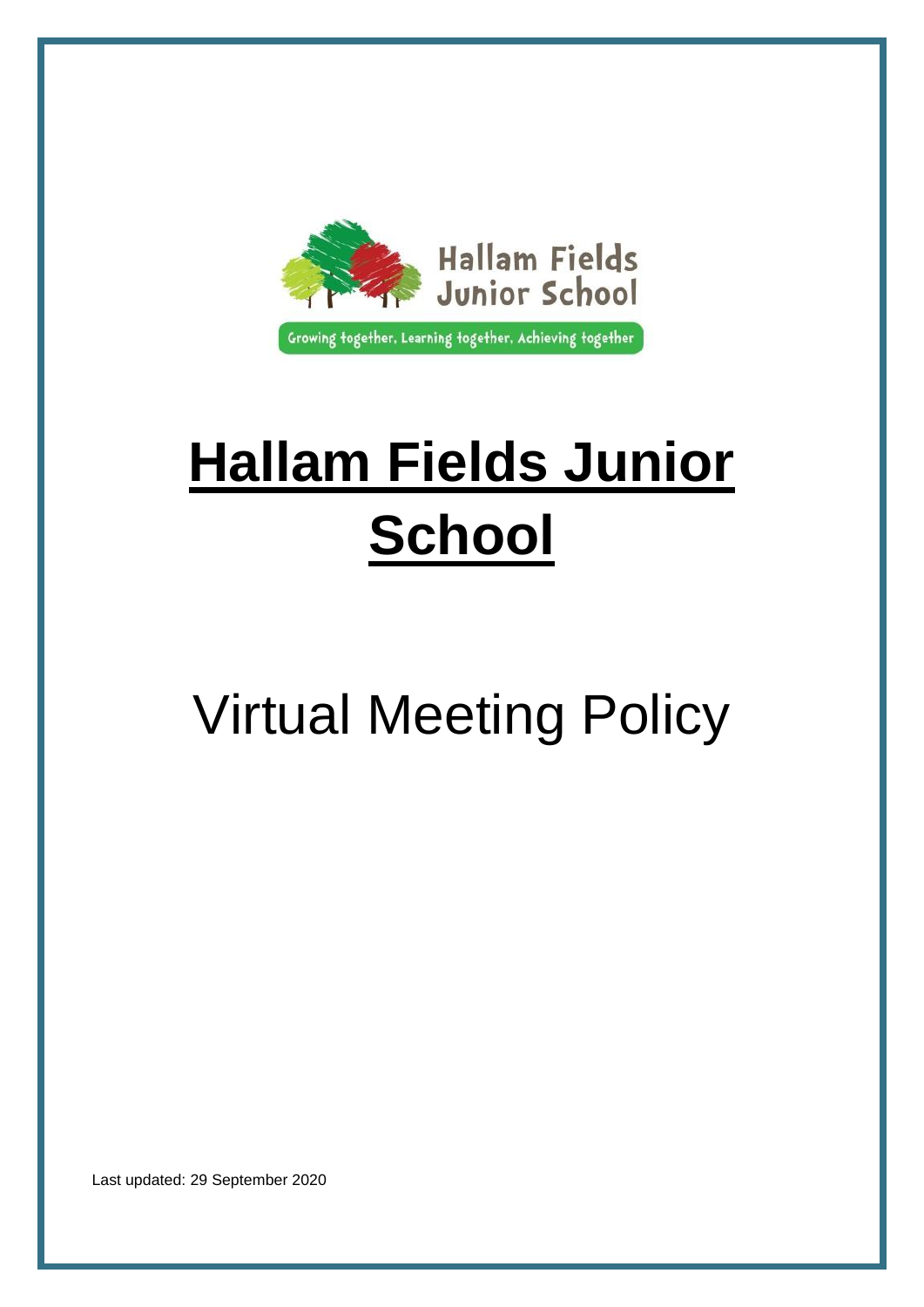# **Contents:**

### **[Statement of intent](#page-2-0)**

- 1. **[Updated]** [Legal framework](#page-3-0)
- 2. **[Updated]** [Roles and responsibilities](#page-3-1)
- 3. **[Updated]** [Conducting remote meetings](#page-5-0)
- 4. **[Updated]** [Remote meeting processes](#page-6-0)
- 5. [Confidentiality, security and data protection](#page-7-0)
- 6. [Monitoring and review](#page-8-0)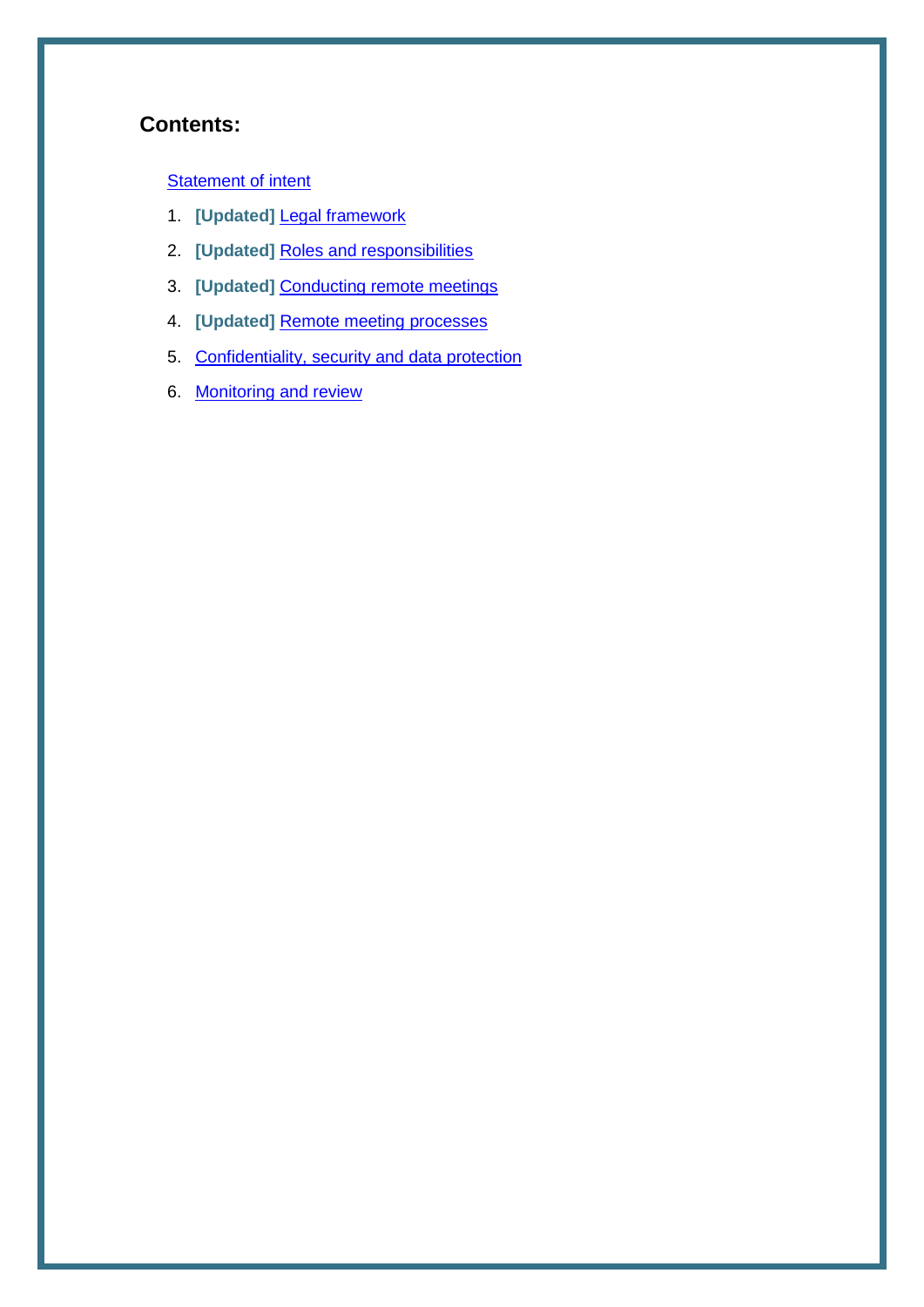# <span id="page-2-0"></span>**Statement of intent**

**Hallam Fields Junior School** recognises the importance of ensuring the safety of the school community during the coronavirus (COVID-19) pandemic. Although schools are open fully from September 2020, there are certain provisions we have in place to ensure social mixing is minimised. Where possible, we encourage the school community to hold meetings virtually in line with this policy to help ensure their overall safety.

Signed by:

extended by Headteacher Date:

Chair of governors Date: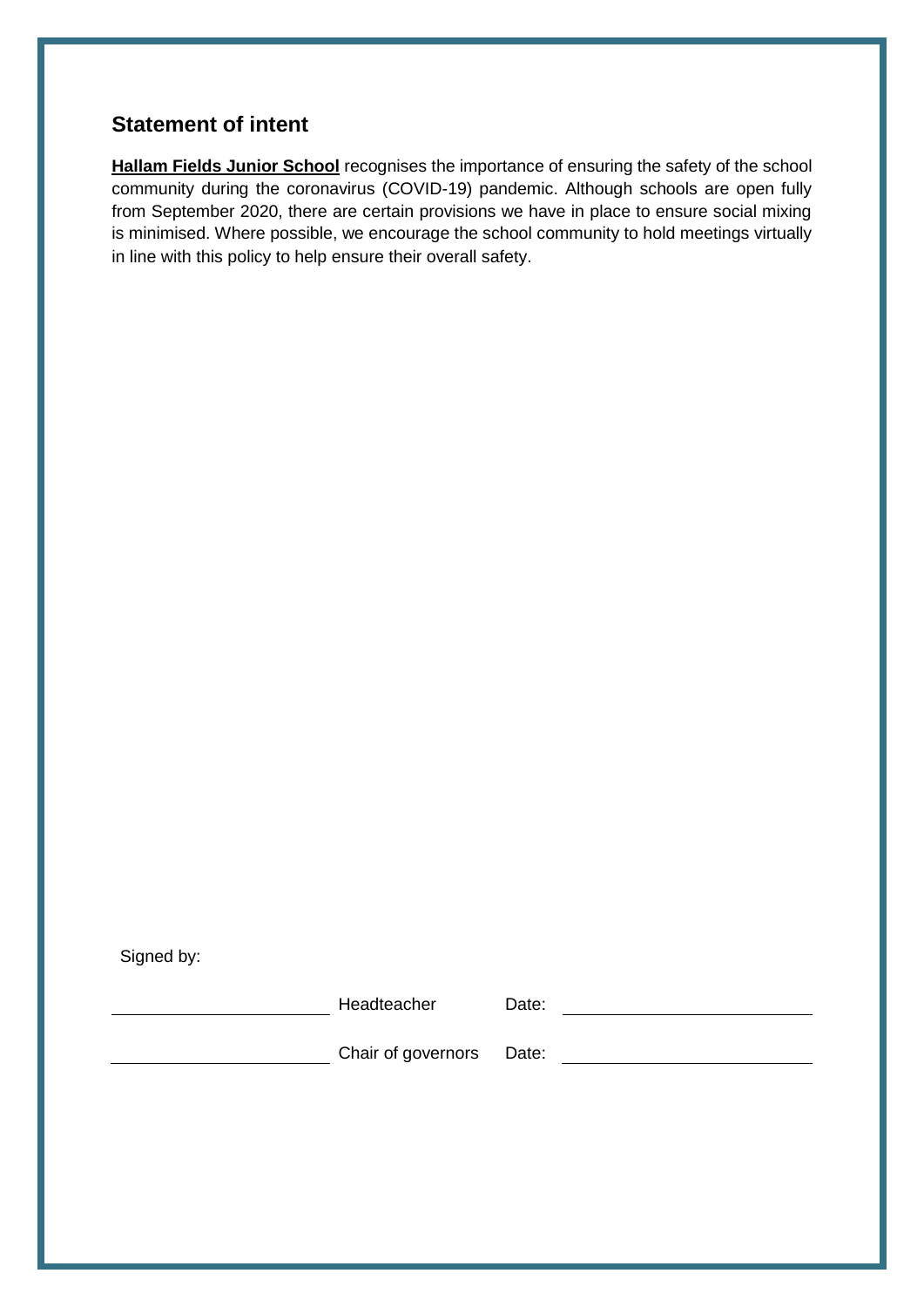# <span id="page-3-0"></span>1. **[Updated] Legal framework**

- 1.1. This policy has due regard to all relevant legislation and statutory guidance including, but not limited to, the following:
	- Data Protection Act 2018
	- General Data Protection Regulations
	- Freedom of Information Act 2000
	- The School Governance (Roles, Procedures and Allowances) (England) Regulations 2013
- 1.2. This policy operates in conjunction with the following school policies:
	- Staff Code of Conduct
	- Parent Code of Conduct
	- GDPR & Data Protection Policy
	- ICT Policy
	- Retention Policy
	- Data Breach Procedure
	- Governing Body Code of Conduct
	- Child Protection and Safeguarding Policy

## <span id="page-3-1"></span>**2. [Updated] Roles and responsibilities**

- 2.1. The **clerk to the governing board** is responsible for:
	- Ensuring that the protocol for conducting virtual meetings is agreed upon by all members of the board prior to the meeting taking place. The governing board do not need to convene ahead of the meeting to agree to a virtual meeting taking place.
	- Recording, within the written minutes of the meeting, the details of the virtual meeting, in the same way as a face-to-face meeting.
- 2.2. The **chair of the governing board** is responsible for:
	- Ensuring that all members of the governing board are aware of the procedures outlined in this document.
	- Notifying members in advance that the meeting will be conducted virtually.
	- Considering any objections to meetings taking place virtually.
	- Deciding whether a recording is appropriate during the virtual meeting, and notifying members that a recording is taking place, prior to the meeting.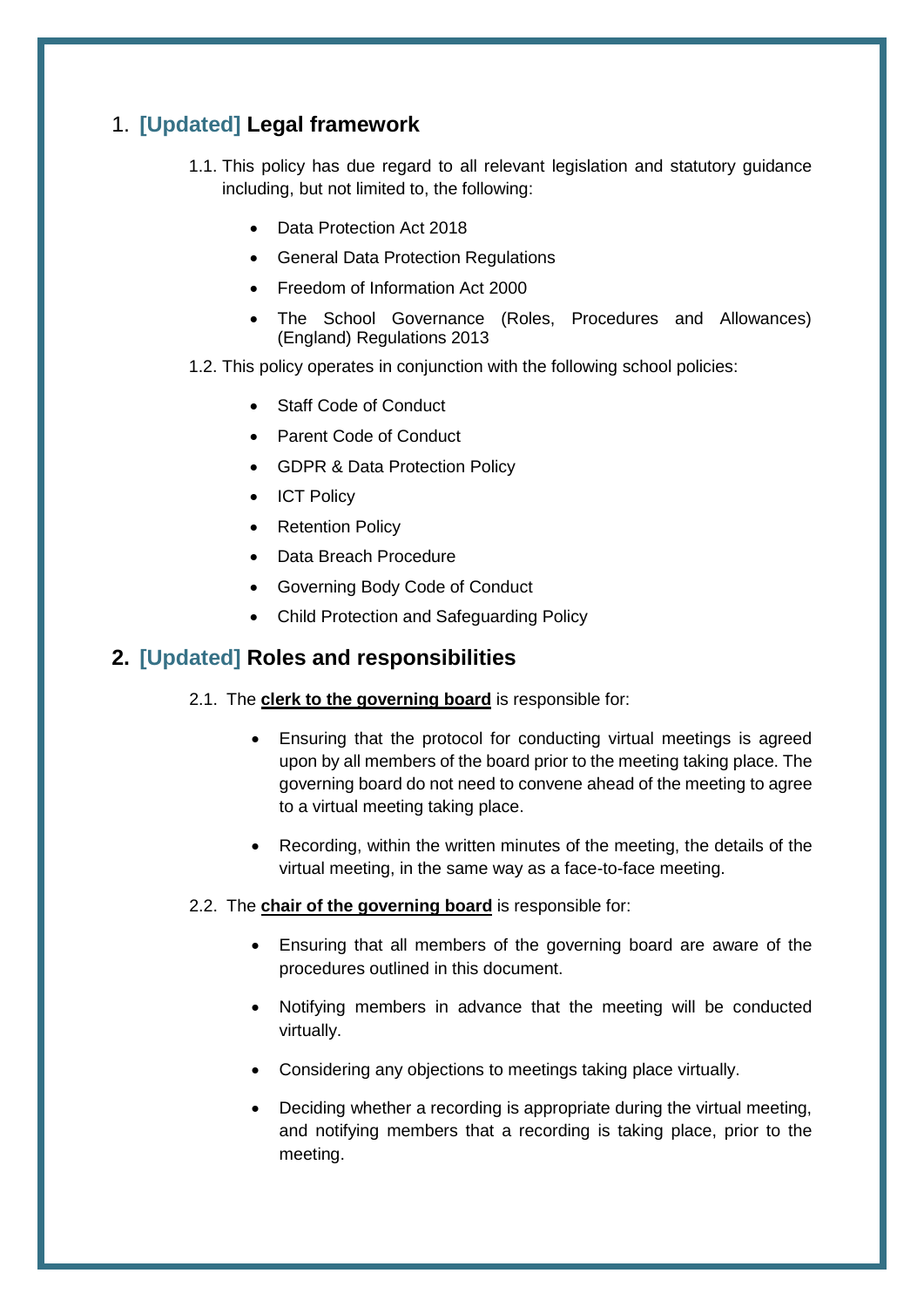- Ensuring that recordings of any meetings are properly dealt with in line with the school's GDPR & Data Protection Policy.
- 2.3. Members of the governing board will:
	- Be aware of, and act in accordance with, the procedures outlined in this document.
	- Act in accordance with the **Governing Board Code of Conduct** whilst in virtual board meetings.
	- Not take covert recordings of meetings.
	- Notify the chair of any objections they have to the meeting being held virtually.
	- Notify the chair of any objections they may have to a recording being made.
	- Be respectful of the rights of individuals who do not wish to be recorded.
- 2.4. In the absence of either the **chair** or the **clerk**, their responsibilities, as outlined in this procedure, will be carried out by a designated member of the governing board with exception to any governor who is an employee of the school.
- 2.5. **[New]** School staff are responsible for:
	- Adhering to the **Staff Code of Conduct** when participating in virtual meetings.
	- Communicating well in advance when meetings will be and who is expected to attend.
	- Sending apologies for meetings in advance.
	- Participating fully in meetings they are in attendance for and not being a passive participant.
	- Acting in the same regard as if the meeting were held in person.
	- Adhering to the **Confidentiality Policy** at all times ensuring and confidential meetings are taken in a room separate to members of the household or other bystanders.
	- Informing the meeting host of any technical difficulties which may prevent participation in a timely manner.
- 2.6. **[New]** Parents are responsible for:
	- Acting in accordance with the **Parent Code of Conduct** when participating in meetings.
	- Approving any pre-set agenda and participating fully in meetings, and not being a passive participant, e.g. completing other tasks when on the call.
	- Being respectful of other meeting participants and being engaged with the process.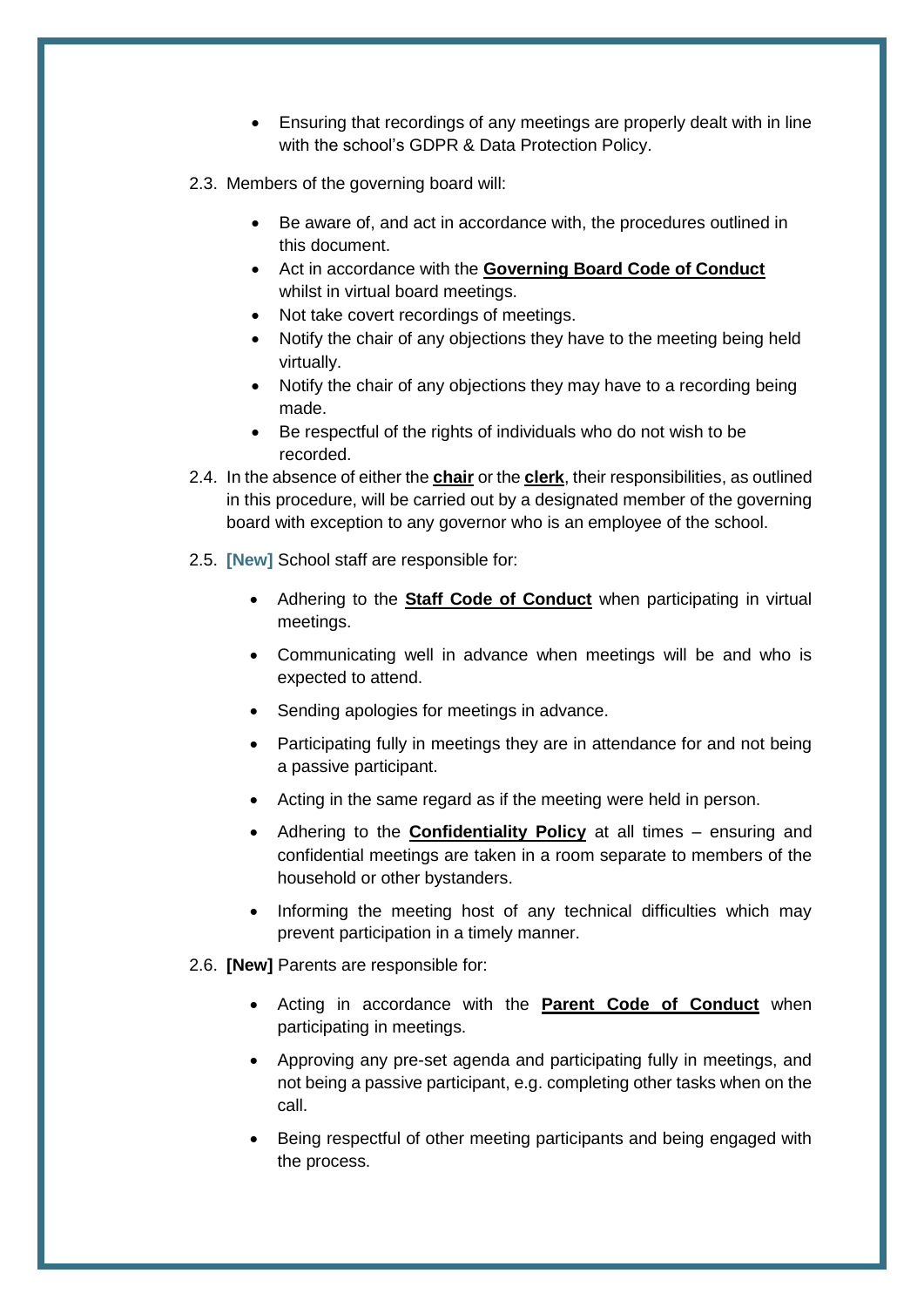- Informing the meeting host of any technical difficulties which may prevent participation, in a timely manner.
- 2.7. **[New]** Pupils are responsible for:
	- Acting in accordance with the **Pupil Code of Conduct** when participating in meetings.
	- Acting respectfully during meetings and engaging with them.
	- Informing the meeting host of any technical difficulties which may prevent participation, in a timely manner.

## <span id="page-5-0"></span>**3. [Updated] Conducting remote meetings**

- 3.1. **[New]** When participating in virtual meetings, all members of the school community will ensure that:
	- Meetings are carried out in a suitable location, e.g. an office or communal room with a neutral background.
	- Their attire is suitable and clothing which could be perceived as offensive is not worn.
	- Meetings are held within school hours where possible.
	- Meetings involving pupils are carried out in line with the **Child Protection and Safeguarding Policy**.

#### **[New] Staff**

- 3.2. Staff will set 'office hours' where they can be contacted for a meeting all meetings adhere to office hours as much as possible.
- 3.3. Staff will ensure their contact information is correct and up-to-date.
- 3.4. Line managers will ensure their staff are 'safe and well' when working remotely, by carrying out regular one-to-ones.
- 3.5. Staff will approve agendas where necessary and ensure their conduct is appropriate throughout the meeting – this includes ensuring they look engaged, e.g. not looking away from the screen.
- 3.6. Staff meetings will be considerate to their workloads and meetings will be, where possible, under **one hour**.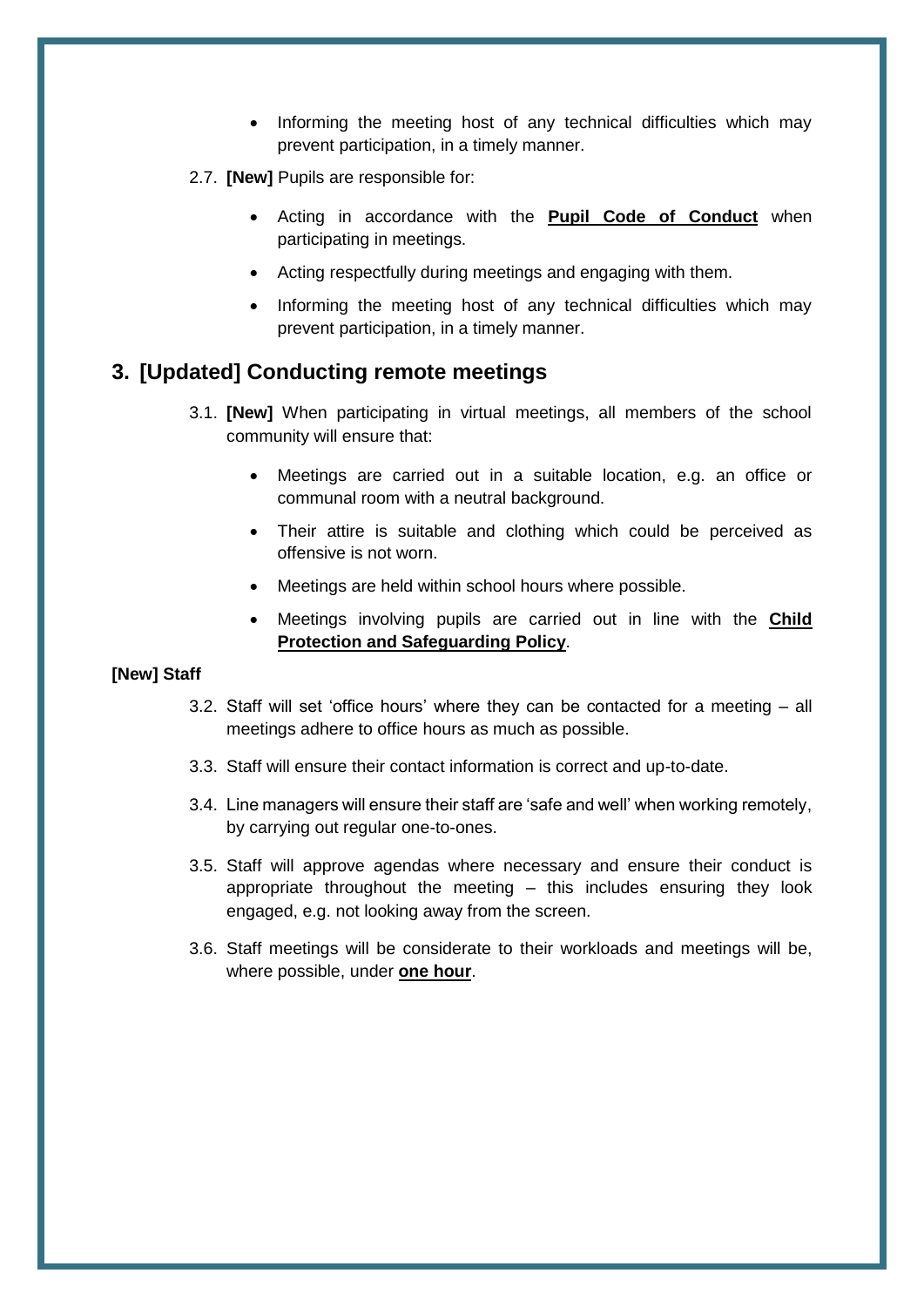#### **Governors**

- 3.7. The governing board may approve alternative arrangements for governors to participate and vote at a meeting including, but not limited to, telephone and video conference so long as:
	- The quorum for the meeting excluding vacancies on the governing board – is met.
	- Every decision made during a virtual meeting is decided upon by a majority vote of the governors present and eligible to vote on the matters in question.
- 3.8. If a remote attendee is not available for the any reason, the meeting will go ahead without the participation of the remote attendee, so long as the meeting is otherwise quorate.
- 3.9. The attendance of remote attendees will be recorded in the minutes of the meeting and on the published meeting attendance record.
- 3.10. If a vote takes place during the meeting, the remote attendee will be entitled to participate in the vote as usual. In an open vote, the remote attendee will be asked directly what their vote is. In a closed vote, the clerk will ensure the remote attendee is asked to confirm their vote in a confidential manner. For example, the conference video and speakers will be turned off whilst the remote attendee casts their vote to the clerk.
- 3.11. In the event of a governor being unable to confirm their closed vote remotely, they will be required to vote publicly or abstain.
- 3.12. The vote of the remote attendee will not be recorded separately in the minutes of the meeting.
- 3.13. In the event of unexpected or unavoidable circumstances, where it is unsafe for governors to meet face-to-face and alternative arrangements cannot be made, the chair of the governing board is permitted to make the decision for a remote meeting to be held.

#### **[New] Parents and pupils**

- 3.14. Parents and pupils are respectful of staff office hours and do not contact staff outside of those hours unless it is an emergency.
- 3.15. Parents and pupils adhere to the provisions set out in 3.1 of this policy.
- 3.16. Parents and pupils conduct themselves in line with the relevant codes of conduct.

#### <span id="page-6-0"></span>**4. [Updated] Remote meeting processes**

4.1. Meetings will be scheduled with plenty of notice, via email, along with any supporting documentation or agendas.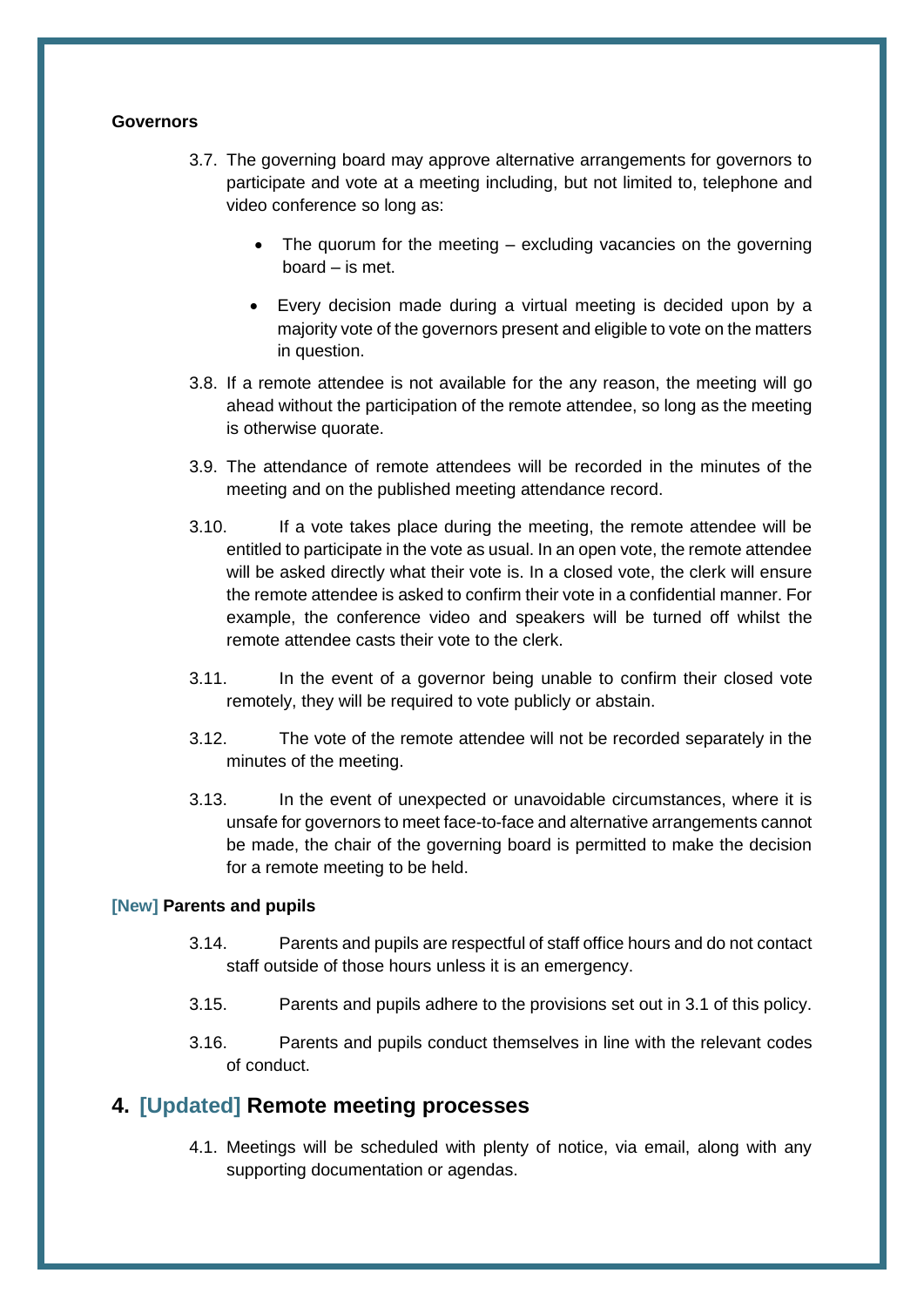- 4.2. If there are matters which require urgent consideration, it will be sufficient if the written notice of the meeting and the copy of any supporting documentation are given within shorter notice periods.
- 4.3. Minutes of any meetings will be recorded in line with relevant school policies and will be stored in line with data protection legislation.
- 4.4. Minutes will be agreed by all attendees of a meeting.
- 4.5. **[New]** All meetings will be carried out using accessible technology, e.g. phone calls or online video conferences.
- 4.6. [New] Staff use school-owned devices for all meetings. If a school owned device is not available, personal devices may be used; however, they must be security protected in line with the school's Acceptable use of IT, the internet and electronic communication policy.
- 4.7. Governor meetings will be convened by the clerk, and governors will be given at least seven clear days' notice before the date of a meeting
- 4.8. Governance meetings will be clerked in the same way as any other meeting of the board. If the clerk is unavailable, normal procedures will be followed to ensure their duties are fulfilled in their absence.
- 4.9. All meetings pertaining to governance will ensure that any existing conflict of interest pertaining to the agenda will be declared at the start of the meeting. If a conflict of interest prevents an attendee from participating in any part of the meeting, the clerk will ensure the attendee ceases participation from the call/conference until the board has finished discussing/voting.

### <span id="page-7-0"></span>**5. Confidentiality, security and data protection**

- 5.1. Full consideration will be given to the privacy and security features of the chosen remote meeting platform and software will not be used if the security provision is insufficient.
- 5.2. The meeting shall not be recorded on any digital device or programme used unless:
	- The intention to record the meeting is made clear to all attendees prior to the recording being made, with the opportunity to express any objections.
	- All attendees provide consent to the recording taking place.
	- It is agreed that recording the meeting will assist with the accuracy of creating a written record of the meeting.
- 5.3. If attendees agree to the recording of the meeting, the following must apply:
	- At the meeting, before recording is commenced, the host of the meeting will notify all attendees that recording will take place.